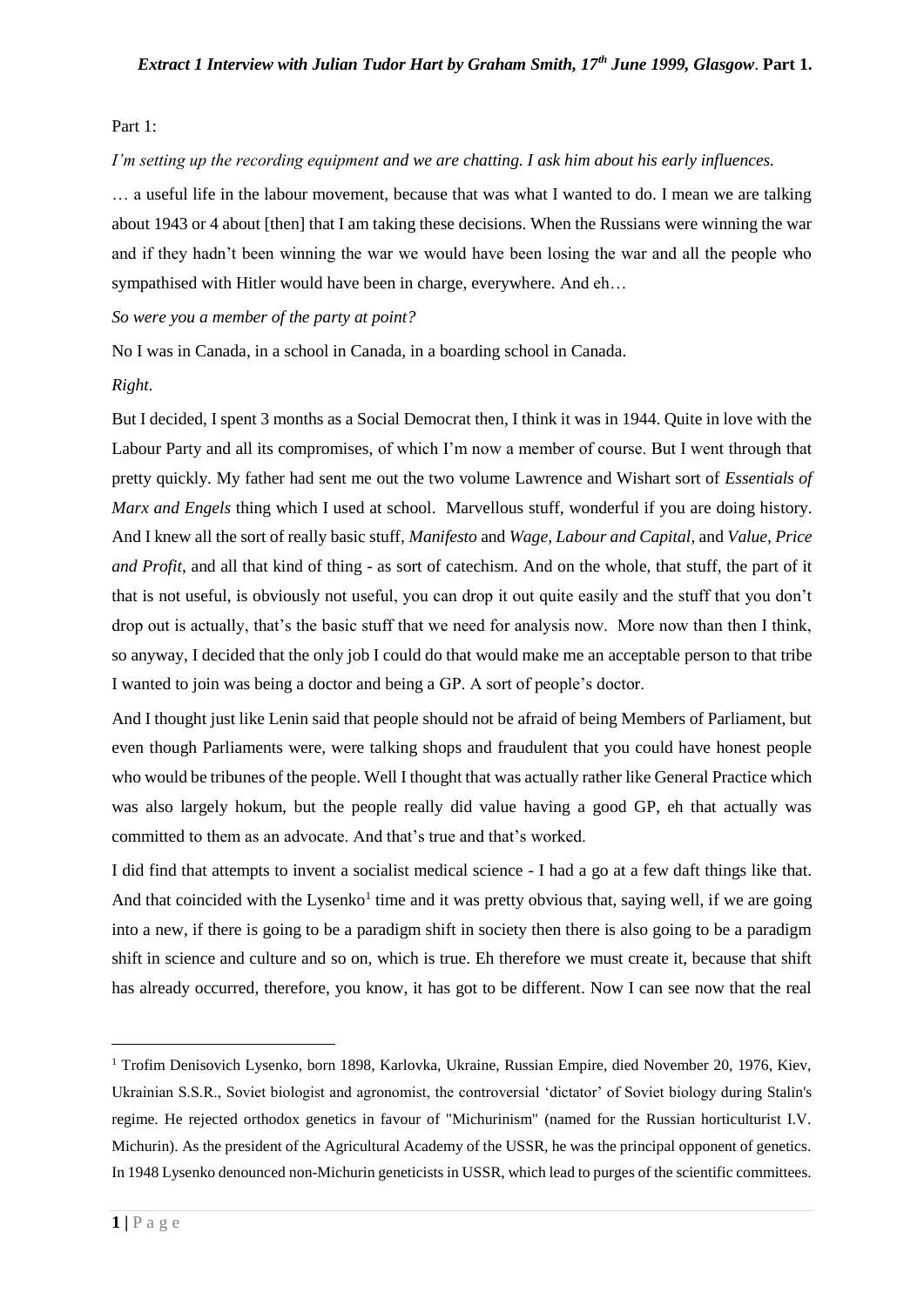reason that it didn't happen was because the paradigm shift [in the Soviet Union] had not in fact occurred.

#### *Hmm, hmm.*

But you can't make it other than out of real, you have, got to have real data, it's not speculative, it's not just a question of how you handle the data in your mind, it's also a question of the data itself and we didn't have it. So for a while I got a rather wrong message that essentially you just took everything, eh you took the body of medical science as it was and any modification is going to come later. Now, that was both the good and the bad thing to do. And while I was at medical school I could, I was beginning to see then that epidemiology and social medicine, obviously, that that was where, if we were going to have some innovation, that's where it was going to happen.

So then, by the time I had finished at medical school I had a planned life ahead of me, that I was going to be a GP, I was going to be a colliery GP. It was mixed up with very romantic ideas about coal miners and mining villages and how they related to their GPs.

## *Where did that come from?*

Well obviously for everybody it came from that, from Cronin, because he had provided the model.<sup>2</sup>

#### *Right.*

1

But I wasn't that stupid, I mean anyone could see that that was actually a very superficial actually not very good novel,<sup>3</sup> and the reason it's been so enormously successful and is still print, people still read the damn thing, is obviously that it must contain some truth in it. And really quite a big truth which I think was the idea of the GP as the people's advocate in a, in that kind of community.

## *Right, you don't think that's a mythical figure then? You don't think [interrupted].*

Of course it's a mythical figure. Well I mean quite apart from anything else he didn't base it on real people. There were real people that he could have based it on, but he didn't do that. The people who, of

<sup>2</sup> Archibald Joseph Cronin, born July 19, 1896, Cardross, Dunbartonshire, Scotland, died January 6, 1981, Montreux, Switzerland. Scottish novelist and physician whose works combining realism with social criticism won a large Anglo-American readership. Educated at the University of Glasgow and served as a surgeon in the Royal Navy during World War I. He practised in south Wales (1921-24) and then, as medical inspector of mines, investigated occupational diseases in the coal industry. He opened medical practice in London in 1926 but quit because of ill health, using his leisure to write his first novel, *Hatter's Castle* (1931; filmed 1941). Other novels include, *The Stars Look Down* (1935; filmed 1939), *The Citadel* (1937; filmed 1938), and *The Keys of the Kingdom* (1942; filmed 1944).

<sup>&</sup>lt;sup>3</sup> *The Citadel* (1937, filmed 1938), that showed how private physicians' greed can distort good medical practice. This greed is contrasted with an idealistic young doctor whose first practice was in Welsh valleys. See also Hart, JT. [Storming the Citadel: from romantic fiction to effective reality.](http://www.sochealth.co.uk/the-socialist-health-association/members/distinguished-members/julian-tudor-hart/storming-the-citadel-from-romantic-fiction-to-effective-reality/) In: Michael PF, Webster C (eds). *Health and Society in Twentieth Century Wales. University of Wales* Press; 2006. p. 208-15.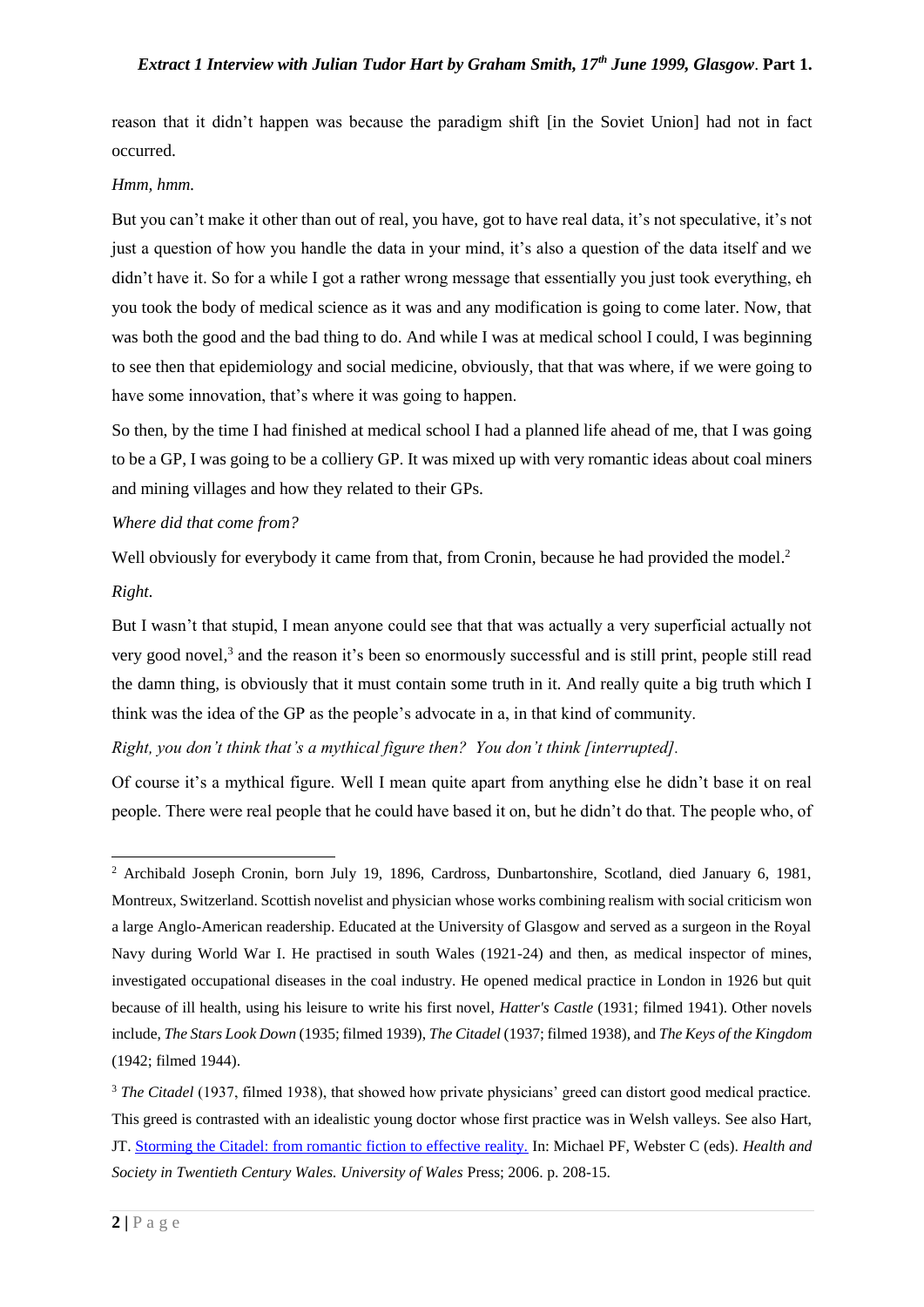## *Extract 1 Interview with Julian Tudor Hart by Graham Smith, 17th June 1999, Glasgow*. **Part 1.**

that generation who did those sort of things, Alfred Salter in London did it in Bermondsey, there were several other people.<sup>4</sup> Some Labour people did it, some Communists did it. What they all had in common was extreme paternalism and authoritarianism and which was only matching expectations, that's what people mostly wanted. I mean it was a very paternalist, because medicine at that time was still 95 per cent illusion and five per cent reality. The illusion was sustained by doctors pretending they knew everything when they knew hardly anything and patients pretending that they believed that the doctors knew everything. So there was a big element of collusive illusion which was all about sustaining people's hope in otherwise hopeless situations which people rightly believed might just make that one per cent difference that got you through some illness rather than having a completely cold dispassionate attitude that didn't help people. So it wasn't completely wrong, but that the social relationship was like that, where they, they, were very undemocratic people and so was I.

## *Hmm, hmm. When you first began you mean?*

Oh yes, yes. It didn't really occur to me to be anything other than, 'I'm the person that knows it all and you've come to me, because you don't know anything, and I'll help you'. As opposed to the people who didn't help you who either didn't actually know it, or if they did know it they weren't using it. I mean the difference in good doctors and bad doctors was doctors who examined you and doctors who didn't examine you. Doctors who came out in the night when you sent for them and people who didn't. Doctors who ran through their whole list once a year, saw this happening, striking off everybody over 80 years old or everybody who lived more than three flights of stairs that you had to climb, they would just cross them off. It was general working class, industrial general practice was industrialised and it was, I've described it all in a *New Kind of Doctor*. 5

*Sure.*

And it was very important to wear a white coat to emphasise that you actually were scientifically educated and so on. It was hem, the theatre at that time was about not being a doctor who drank too much, a lot of, a tremendous lot of those; a doctor who examined people; a doctor who listened to people. Although we were very authoritarian we were good history takers and that meant a long period of silence.

*Right.*

<sup>4</sup> Albert Salter (1873-1945) radical general medical practitioner who along with his wife Ada established a practice in Bermondsey at the beginning of the twentieth century. Supporter of women's rights, temperance, republicanism and pacifism, he was elected to Parliament in 1922, 1924, 1929 and 1931. Founding member of the Socialist Medical Association.

<sup>5</sup> Hart, J. T. (1988) *A new kind of doctor: the general practitioner's part in the health of the community*, London: Merlin Press.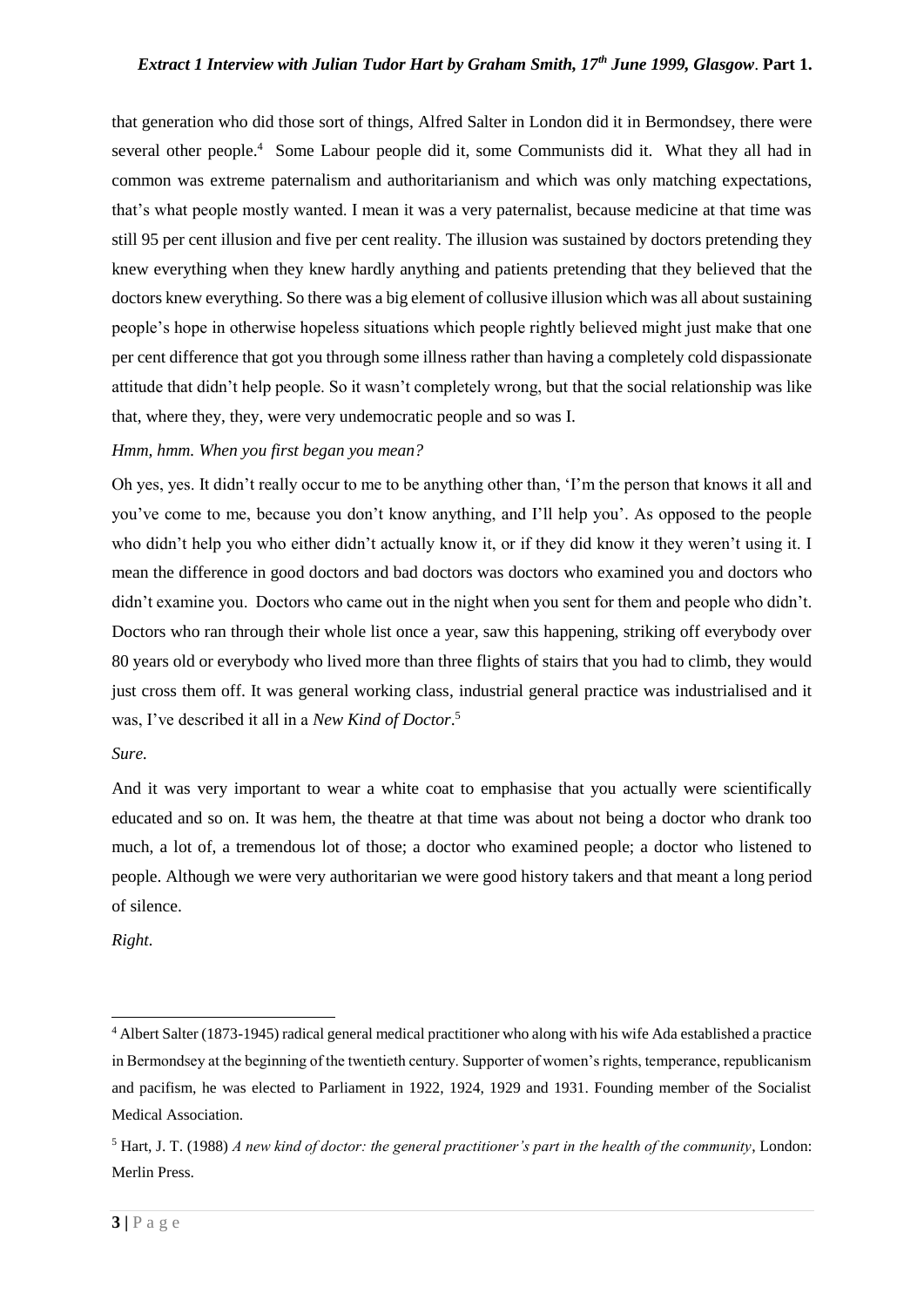Really letting people go on and tell you about their illness, so there was in fact quite a big democratic input but it was very clinical, very much into the personal illness story.

## *Hmm, hmm.*

But when it came to treatment and the options I don't think I presented options to people much. And I was very didactic and very prescriptive and the patients went along with that. I mean on the whole that relationship went on being viable, particularly in industrial working class populations, not so much in middle class populations, and accounted for a lot of the popularity of working class patients with doctors. When the GPs overwhelmingly said (unless they were absolutely at the top end of money making and leafy practice), but on the whole in more average kinds of class mixes, GPs preferred working class patients, but I think mainly, partly for good reasons but you know they were more mutually supportive and, but mainly because they were much less critical.

## *Hmm, hmm and deferent.*

Much more grateful, deferential yes that's right. And their manipulations, naturally they were manipulative but they were manipulative in a different way.

*You also hint where there was one way of listening as well by GPs. You know you speak of good history taking but the material that is taken out of that history tends to be of a type and that tends to be a [interrupted]*

I don't think there was one way, I think there were two ways. I think there was a cross-examination technique for getting histories, which is really terrible and still exists. A very powerful thread, because people deceive themselves that this is more scientific, or in some way more admirable where the patient nominally telling the truth, the whole truth and nothing but the truth, is in fact like in court. You just try and start telling the whole truth and you are cut off right away.

There is actually data about this, an American did a study about how long patients had before they were interrupted to get the, by the doctor to get them onto his agenda and it was 18 seconds and that's with generally longer consultations.<sup>6</sup> So here, with this John Howie consultations, somewhere between 5-10 minutes if you are lucky.<sup>7</sup> I don't know of any similar studies here, although they need to be done.

But that was a very important division between GPs. The ones that understood that you must let patients talk about what they want to talk about, because if you don't do that you are going to have too many

<sup>1</sup> <sup>6</sup> Beckman, H. B. and Frankel, R. M. (1984) The effect of physician behaviour on the collection of data, *Ann Intern Med*. **101**: 692-6.

<sup>7</sup> See for example Howie, J. G. R., Porter, A. M. D., Heaney D. J., and Hopton\_J. L. (1991) Long to short consultation ratio - a proxy measure of quality of care for general-practice, *British Journal of General Practice*, **41, 343**: 48-54.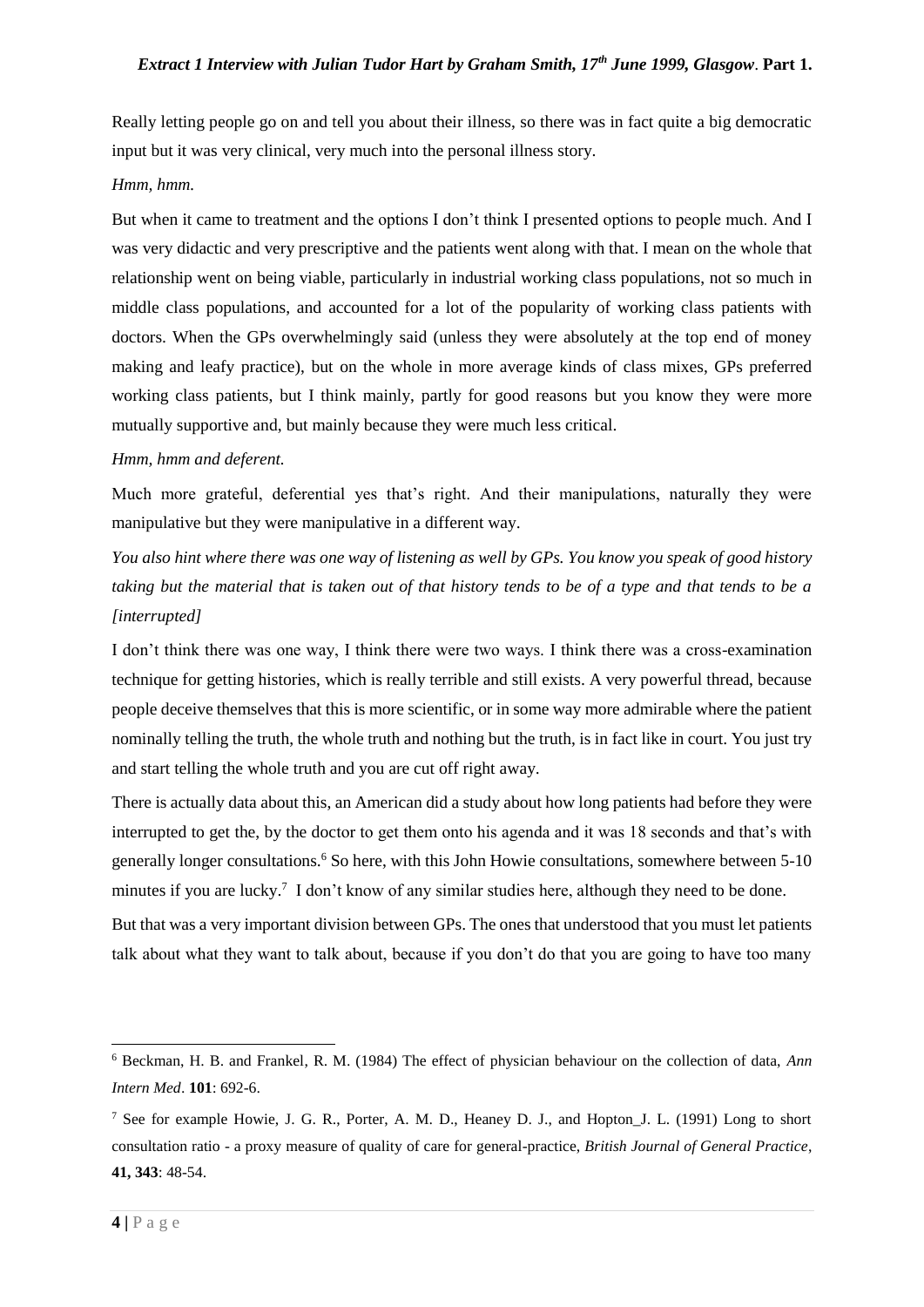consultations where you end up thinking, 'What the hell was going on here?' So there was a thing about sensitivity to patients.

The other thing that you could see happening very much was that GPs learnt as they went along. They tended, you were given, I mean for people who qualified like I did in the early 50s and for a long time after that, almost nothing that you had been taught in hospital was of value in practice for 95 per cent of the cases. There was five per cent of the cases who had got the kinds of major organic disease that you have been taught about in hospital and it was very important to deliver hospital quality care to those people. I mean people with pernicious anaemia needed to be found, people with malignant hypertension needed to be found. People with early bowel cancers needed to be found by examining them, by doing routine tests and son on and doing them consciously and that was not being done by lots of GPs and that was very important. But the other 95 per cent, it just made you angry with patients for not having the diseases that you wanted them to have, because they weren't hospital patients and people either learned to accept that - to accept that patients have to set the agenda for doctors, if you are a specialist you can afford to say, 'I only see people with cancer of the rectum or suspected cancer of the rectum'. But nobody else, generalists can't do that. They have got to accept what comes round the door.

And you either swim with that tide or you break your heart and getting heartbroken that way you know would lead to people going into alcoholism, getting out of general practice, and going into becoming a specialist or becoming patient haters. Patient hatred was very common in the 50s and the first half of the 60s, and the great thing about the College and the Balint orientated GPs and so on, $8$  who on the whole that was what they were was good listeners, was that they had a humane response to this mismatch between what they had been taught and what actually existed.

## *I get, curiously I get the idea though that there was people already in place before Balint.*

Oh yes. Yes there were, but Balint was enormously important, because he gave the GPs self-respect. He told the GPs. He was delighted to discover GPs, he really was pissed off with doctors in general, and then he finds this bunch of people who came much closer to what he thought doctors ought to be like and I think that's right. Particularly psychiatrists, he found that psychiatrists were, well, he felt they were giving almost nothing to patients, except drugs. Now of course, effective drugs had just arrived so that in a way made them worse. I mean it reinforced them in their old attitudes, because they appeared to work. Hem, so he praised up the GPs and gave them self-esteem, which they very badly needed in the early 60s, and he gave it to them in a form that was politically acceptable to them. I mean it still left them completely ruling the roost. They could be completely still doctor-centred in fact, but with an illusion of being patient-centred.

<sup>8</sup> Michael and Enid Balint were psychoanalysts who started seminars for GPs in London in the 1950s, which resulted in the publication Balint, M. (1957) *The doctor, his patient and the illness*, London: Pitman. This then led to the setting up of 'Balint groups' throughout Britain and then later internationally.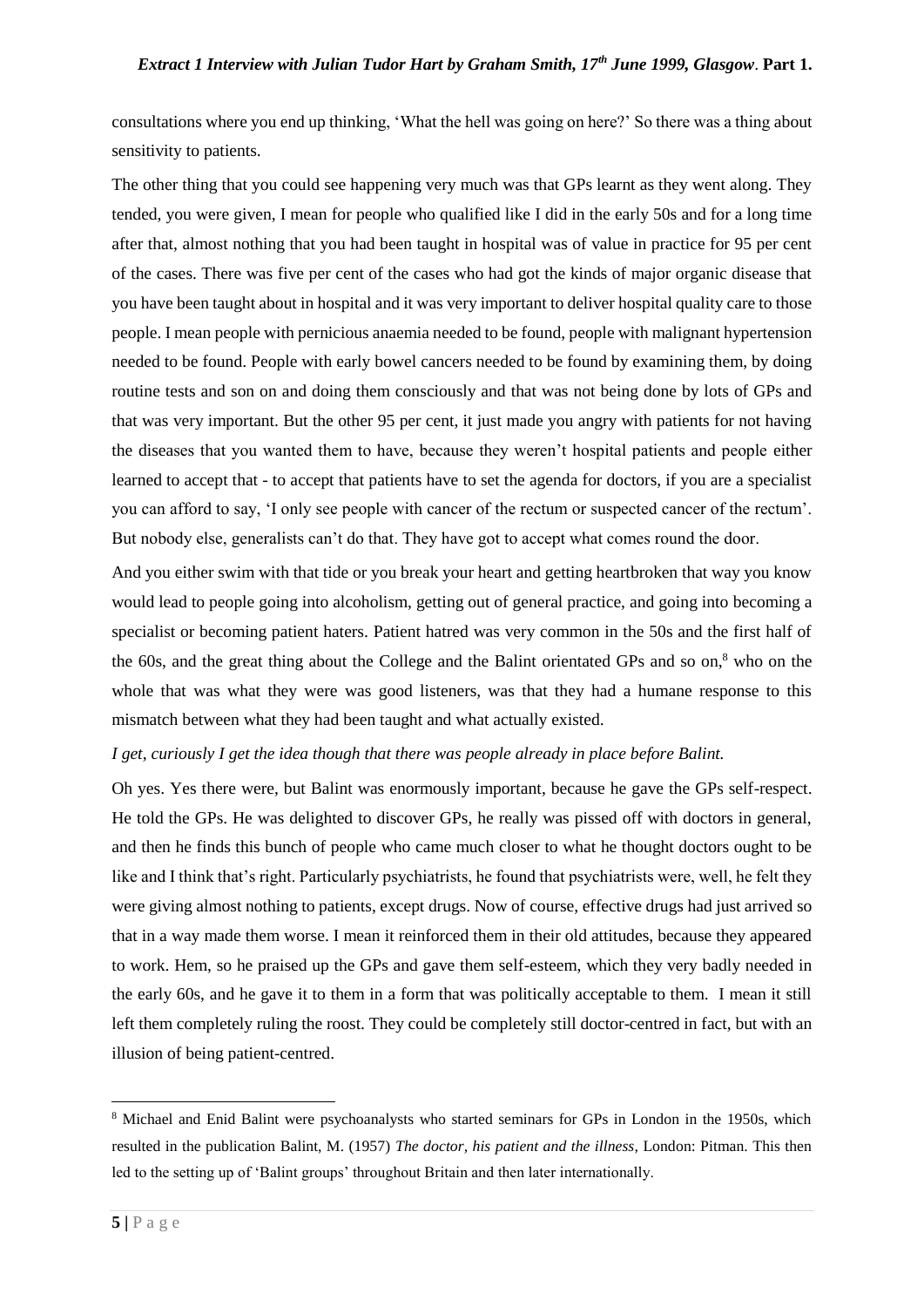# *Extract 1 Interview with Julian Tudor Hart by Graham Smith, 17th June 1999, Glasgow*. **Part 1.**

And then David Tuckett, have you read that stuff? $9$  I mean really, I think that is an enormously important piece of research, even though the numbers are small. He takes 30 Balint trained GPs who are convinced that they are totally patient centred and then 30 randomly sampled matched controls who haven't had Balintry. And finds that there is absolutely no difference at all in the space that they give patients actually to express their own ideas, not to answer questions, and to have ideas about treatment and so on. I think it is a piece of nicely quantified research with really extraordinary clear, qualitative results, and I don't think, although it is cited quite often, it is very rarely cited with an acknowledgement of what a big thing that is. Because I think it is being interpreted just still in terms of a provider/consumer transaction.

#### *Right.*

And they think, I don't think David Tuckett's ever spelt this out all that well himself actually, but it's sort of latent in everything he has written, but I'm not sure if he's ever drawn this conclusion. Ehem, I mean to me what it shows is that patients are potentially co-producers and that's what we ought to be talking about is are we allowing them, are we helping them to work with us in production. Whereas the general interpretation has been you are not allowing the consumers enough consumer choice, you are not respecting them as customers.

## *No, no, this is a theme that runs through your work.*

Well, I mean I think this is what gets back to Marx - is that what I think is so wonderful about Marx and Marxism, and the reason that we should go on talking about it, is that it gives you the key to explaining any [pause] well not the key to explaining, but the initial entry point for explaining any human situation is to look at production and the social relations of production. See who owns things. Who defines what the product actually is? What is the main product and what is the by-product? That the difference between having profit as a product and useful work as a by-product and having useful work as the product and forget profit. That is absolutely fundamental, if you haven't got that right, it's like trying to use round bricks to make a rectangular building, you can't do it.

And I think that the idea that the doctors, GPs particularly are a primitive economic formation who have been side-lined by the development of production in general because medicine was not, had a illusory product. It was mainly about giving people feelings, giving them hope and so on. And the five per cent or ten per cent or whatever it was of effective care interventions that actually changed the course of illness were just a vehicle for supporting this much larger body of illusion which had to have something to sustain it. Now you don't need much to sustain it, I mean religion kept going, although it had absolutely nothing at all to sustain it.

## *But it's still a process of co-production though, isn't it?*

<sup>9</sup> Tuckett, D., Boulton, M., Olson, C., et al. (1985) *Meetings between experts: an approach to sharing ideas in medical consultations*, London: Tavistock.